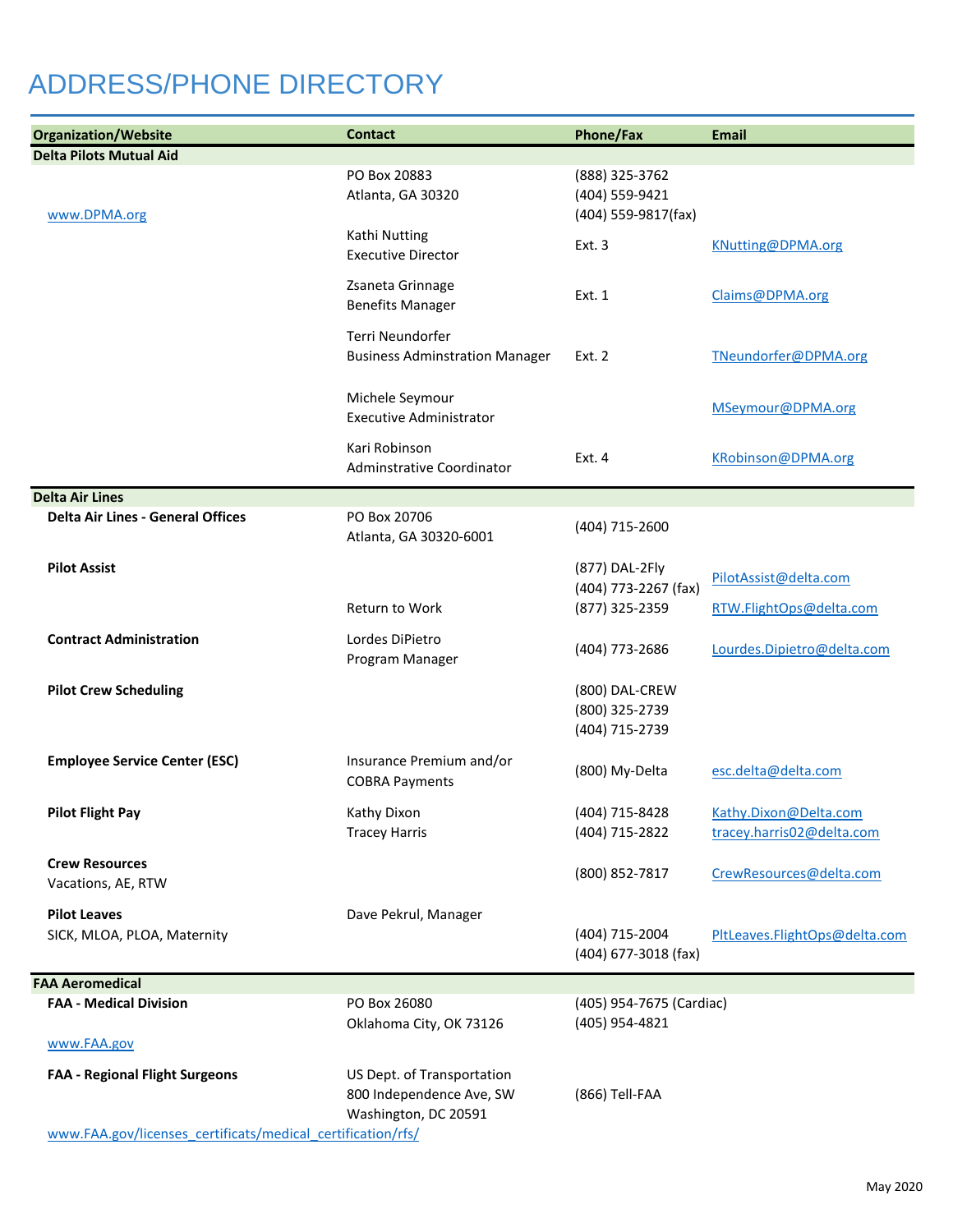## ADDRESS/PHONE DIRECTORY

| <b>Organization/Website</b>                              | <b>Contact</b>                                                                          | Phone/Fax                                                    | Email                          |
|----------------------------------------------------------|-----------------------------------------------------------------------------------------|--------------------------------------------------------------|--------------------------------|
| <b>ALPA</b>                                              |                                                                                         |                                                              |                                |
| <b>Aviation Medicine Advisory Service (AMAS)</b>         | 7000 S. Yosemite St, Suite 110<br>Centennial, CO 80112                                  | (866) 237-6633<br>(720) 343-2865 (fax)                       |                                |
| www.aviationmedicine.com                                 |                                                                                         |                                                              |                                |
| <b>ALPA Benefits</b>                                     | Sontia Green<br>100 Hartsfield Centre Pkwy<br>Suite 800<br>Atlanta, GA 30354            | (800) USA-ALPA<br>(404) 763-4925                             | Sontia.Green@ALPA.org          |
| <b>ALPA National Member Services</b>                     | John Paul Gilson<br>PO Box 1169<br>Herndon, VA 20172-1169                               | (888) 359-2572<br>(703) 689-4159<br>Ext. 4283                | John-Paul.Gilson@ALPA.org      |
| www.ALPA.org                                             |                                                                                         |                                                              |                                |
| <b>Financial Institution Numbers</b>                     |                                                                                         |                                                              |                                |
| <b>Delta Community Credit Union</b><br>(DCCU)            | Payroll Credit Services, Dept. 930<br>PO Box 20541<br>Atlanta, GA 30320-6001            | (800) 544-3328<br>(404) 715-7425                             |                                |
| www.deltacoummunitycu.com                                |                                                                                         |                                                              |                                |
| <b>Fidelity</b><br>www.netbenefits.com                   |                                                                                         | (800) 554-0262                                               |                                |
| <b>Wings Credit Union</b>                                | 1897 Sullivan Rd.<br>College Park, GA 30337                                             | (800) 692-2274<br>(952) 997-8000                             |                                |
| www.wingsfinancial.com                                   |                                                                                         |                                                              |                                |
| <b>Insurance Numbers</b>                                 |                                                                                         |                                                              |                                |
| <b>Insurance Premiums Optional Coverage Waiver</b>       |                                                                                         |                                                              |                                |
| www.aetna.com                                            | Aetna Life Insurance<br>Aetna Long-Term Care Insurance<br><b>CAN Accident Insurance</b> | (888) 844-1819, Option 2<br>(800) 537-8521<br>(800) 850-9146 |                                |
| <b>Third-Party Administrators</b>                        |                                                                                         |                                                              |                                |
| Harvey Watt & Co, Inc.<br>(Delta's TD/LTD Administrator) | Shawn Daigre, Manager                                                                   | (404) 767-7501                                               |                                |
| www.harveywatt.com                                       | PO Box 20787<br>Atlanta, GA 30320<br><b>DAL Team Manager</b>                            | (800) 241-6103                                               |                                |
|                                                          | Sokie Chay                                                                              |                                                              | schay@harveywatt.com           |
| <b>Director - Health Services (DHS)</b>                  | Dr. Tom Faulkner, MD, MHA<br>100 Hartsfiled Centre Pkwy<br>Atlanta, GA 30354            | (877) 325-2623<br>(404) 862-8541<br>(678) 228-1817 (fax)     | medicaldirection@bellsouth.net |
| www.drtomfaulknerame.com                                 |                                                                                         |                                                              |                                |
| <b>Conduent - Top Up Benefit</b>                         | Sheila Moffett                                                                          | (800) My-Delta                                               | Sheila.Moffett@conduent.com    |
|                                                          | Mervia Hall                                                                             |                                                              | mervia.hall@conduent.com       |